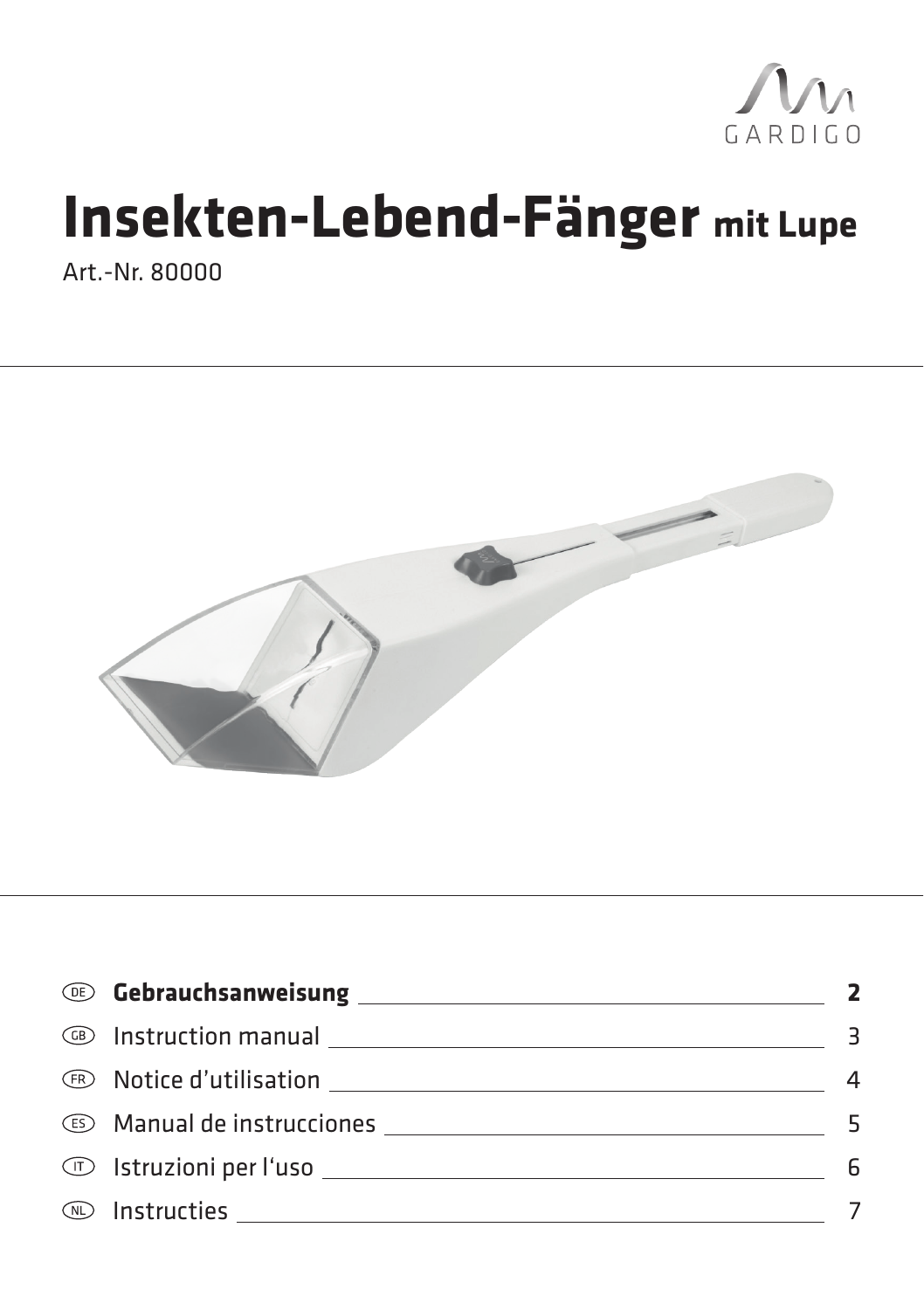### **INSEKTEN-LEBEND-FÄNGER** MIT LUPE

Einfangen – Beobachten - Freilassen



**Gebrauchsanweisung** Art.-Nr. 80000

Sehr geehrter Kunde,

vielen Dank, dass Sie sich für eines unserer Qualitätsprodukte entschieden haben. Im Folgenden werden wir Ihnen die Funktionen und die Handhabung unseres Gerätes erklären. Beachten Sie alle Sicherheits- und Bedienungshinweise. Sollten Sie Fragen oder Anregungen zu diesem Gerät haben, wenden Sie sich bitte an Ihren Fachhändler oder an unser Service-Team.

Wir freuen uns, wenn Sie uns weiter empfehlen und wünschen Ihnen viel Erfolg mit diesem Gerät.

#### **1. Bestimmungsgemäße Verwendung**

Der Insektenfänger ist kinderleicht zu bedienen. Sie können mit dem Produkt Insekten aus dem Haus hygienisch und giftfrei entfernen, ohne sie zu verletzen. Oder Ihre Kinder können Insekten fangen und mit der eingebauten Lupe genau betrachten. Das fördert das Natur- und Umweltbewusstsein und nimmt ihnen die Angst vor Insekten. Einfach den Haubenverschluss zurückziehen, vorsichtig die geöffnete Fanghaube mit ruhiger Hand und gleichmäßiger Bewegung über das gewünschte Insekt stülpen und dann langsam mit dem Schieber am Griff die Fanghaube verschließen. Bei Bedarf kann die praktische Teleskop-Funktion genutzt werden. Einfangen und freilassen, statt vernichten.

Hygienisch – giftfrei – umweltfreundlich – tierlieb. Dies fördert das Natur- und Umweltbewusstsein von Kindern und Erwachsenen.





**2. Sicherheitshinweise**

- Das Verpackungsmaterial usw. gehört nicht in den Aktionsbereich von Kindern. Kinder sollen nicht unbeaufsichtigt mit dem Gerät spielen.
- Bewahren Sie diese Gebrauchsanweisung auf und geben Sie diese bei Weitergabe des Produktes mit.
- Lassen Sie das Gerät nicht unbeaufsichtigt in der prallen Sonne liegen. Die Lupenfunktion kann ggf. die Sonnenstrahlen bündeln und das Produkt beschädigen oder einen Brand auslösen.

#### **3. Lieferumfang**

- Insekten-Lebend-Fänger mit Lupe
- Gebrauchsanweisung

#### **4. Allgemeine Hinweise**

- Es ist zu beachten, dass Bedienfehler oder Schäden, die durch Nichtbeachtung der Bedienungsanleitung entstehen, außerhalb des Einflussbereichs der Gardigo liegen und für daraus resultierende Schäden keinerlei Haftung übernommen werden kann. Dies gilt auch dann, wenn Veränderungen an dem Gerät vorgenommen wurden oder in anderer Weise Fehlbedienungen, fahrlässige Behandlung oder Missbrauch zu Schäden geführt haben. In diesen Fällen erlischt auch die Garantie.
- Säubern Sie das Gerät bei Verschmutzung mit einem feuchten Tuch. Verwenden Sie keine scharfen Reiniger oder Lösungsmittel.

**Service-Hotline:** Telefon (0 53 02) 9 34 87 88 **Ihr Gardigo-Team**



Stand: 03/18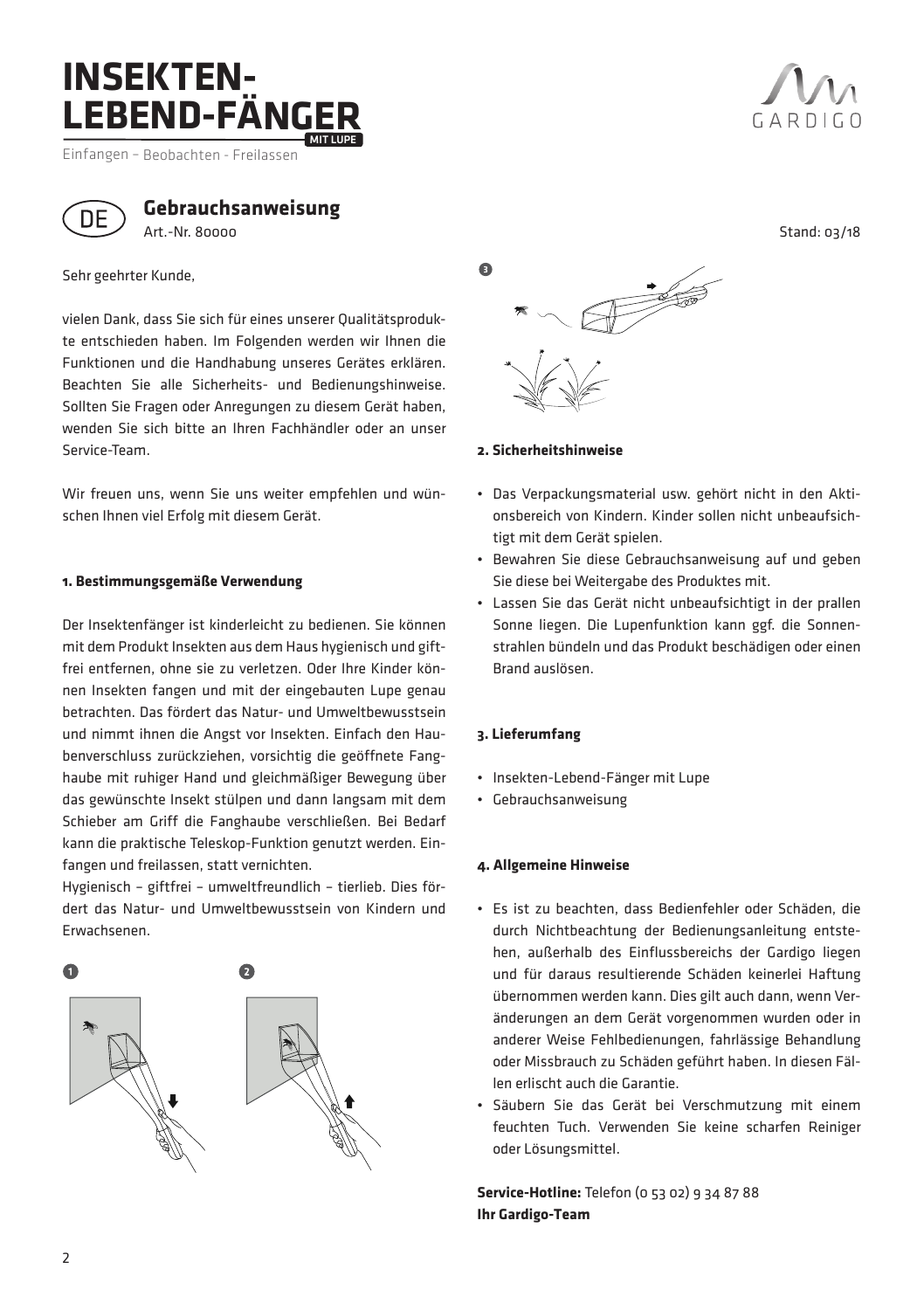# **INSECT CATCHER WITH MAGNIFYING GLASS**





**Instruction manual** Art.-No. 80000

Dear customer,

thank you for deciding on one of our quality products. In this manual we will explain the functions and the handling of our device. Please take your time to read through the manual and follow all safety and operational instructions in order to achieve best results. If you have suggestions or questions about this product please contact your dealer or our service team.

We would be delighted if you would recommend us and wish you success with the use of this device.

#### **1. Designated use**

The Insect Catcher is easy to use. You can remove insects in the house hygienically, without poison and without hurting them. Your children can catch the insects and watch them under the built-in magnifying glass. This will encourage their awareness of nature and their environment and take away their fear of insects. Simply pull back the hood cover, then gently slip the open hood over the insect with a steady hand and then close the hood with the slider in the handle. If needed, practical telescope function of the device can be used. Capture and release instead of killing insects. Hygienic - nontoxic - environmentally friendly - animal friendly. This encourages the natural and environmental awareness of children and adults.





**2. Safety Instructions**

- Packaging materials, etc. do not belong in the hands of children. Children should not play with the device without supervision.
- Keep these instructions in a safe place and pass them on when giving the device to a third person.
- Do not leave the device in the sun unattended. The magnifying function can focus the sun's rays and damage the device or cause a fire.

#### **3. Contents**

- Insect Catcher with Magnifying Glass
- Instruction manual

#### **4. General Information**

- As Gardigo has no control of the correct of appropriate installation and use of the device the warranty can only be applied to a fully equipped device in prime condition. We assume neither warranty nor liability for damages or following damages related to this product. This applies especially if modifications or repairs have been made by the customer, if components have been used other than the original components and/or if the operation of the device has been incorrect, careless or abusive.
- The device may be cleaned with a damp cloth. Do not use any solvents or detergents.

**Service Hotline:** Phone +49 (0) 53 02 9 34 87 88 **Your Gardigo-Team**

Status: 03/18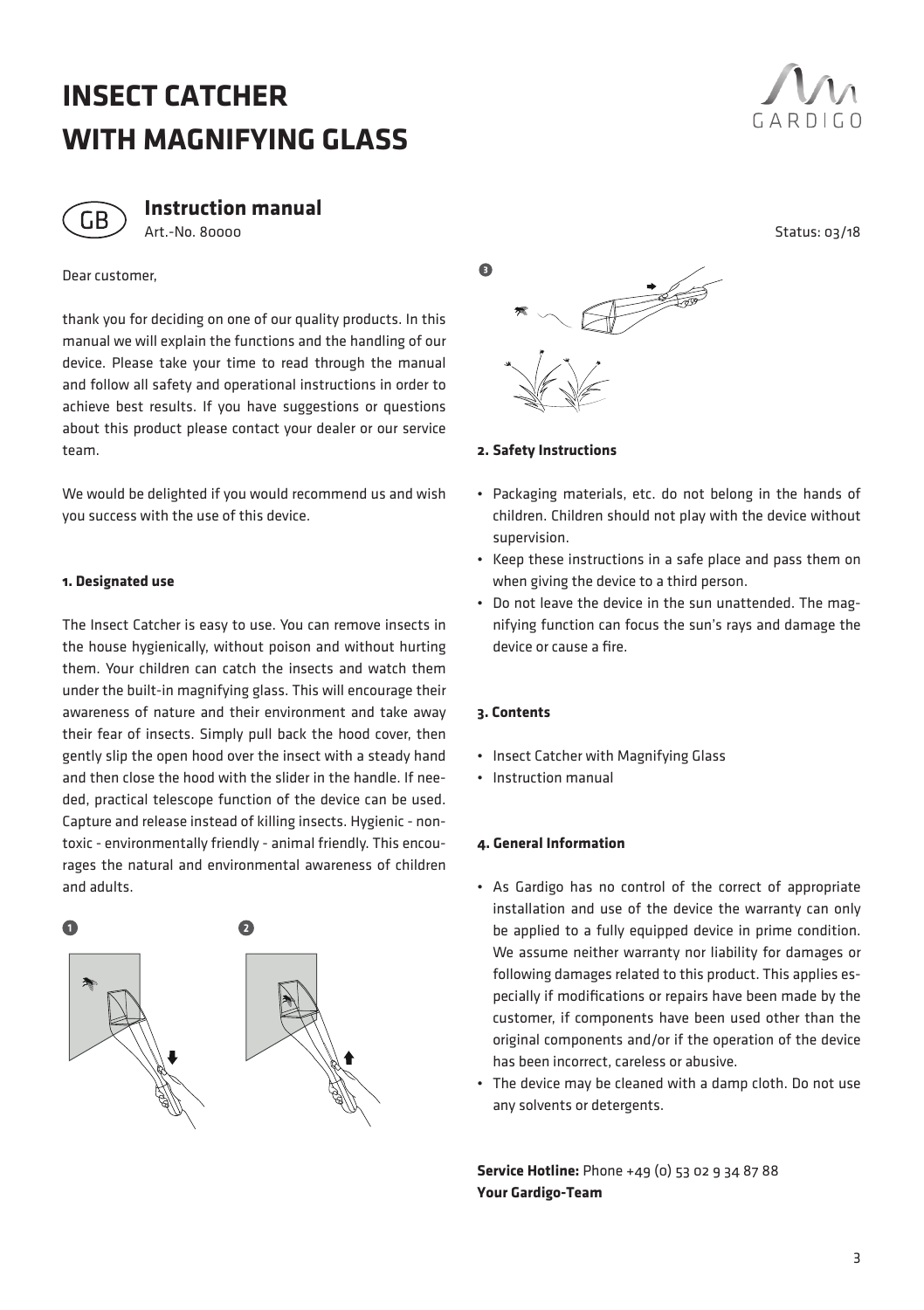# **ATTRAPE-INSECTES AVEC LOUPE**



**Notice d'utilisation** Réf. 80000

Cher client,

merci d'avoir choisi l'un de nos produits de qualité. Nous vous expliquons ci-dessous comment utiliser et manipuler notre appareil. Veuillez prendre le temps de lire cette notice avec attention. Veuillez respecter touts les consignes de sécurité et de commande. Si vous avez des questions ou des remarques sur cet appareil, veuillez vous adresser à votre revendeur ou à notre équipe de service.

Nous serions ravis que vous nous recommandiez autour de vous et nous vous souhaitons une utilisation agréable de l'appareil.

#### **1. Utilisation prévue**

L'attrape-insectes est très simple à utiliser. Il vous permet de vous débarrasser des insectes présents dans votre maison de manière hygiénique, sans les blesser et sans produits toxiques. Vos enfants peuvent également attraper des insectes et les observer grâce à la loupe intégrée. Ce faisant, vos enfants développeront un intérêt pour la nature et pour la biodiversité et vaincront leur phobie des insectes. Ouvrez le rideau de la petite trappe, recouvrez l'insecte en plaçant la trappe délicatement et d'un mouvement souple au-dessus de lui et refermez lentement le rideau au moyen du poussoir sur le manche. En cas de besoin, vous pouvez déployer le manche télescopique. Attraper et relâcher les insectes au lieu de les tuer. Hygiénique – sans produits toxiques – respectueux de l'environnement et des insectes. Cela encourage les enfants et les adultes à s'intéresser à la nature et à la biodiversité.





#### **2. Consignes de sécurité et avertissements**

- Gardez matériaux d'emballage, etc. en dehors de la portée des enfants. Les enfants ne devraient pas jouer sans surveillance avec l'appareil.
- Veillez à conserver cette notice et à la joindre à l'appareil si vous le transmettrez ultérieurement.
- Ne laissez pas le dispositif en plein soleil sans surveillance. La loupe pourrait focaliser les rayons du soleil et endommager le dispositif, voire déclencher un incendie.

#### **3. Contenu de l'emballage**

- Attrape-insectes avec loupe
- Instruction d'emploi

#### **4. Remarques générale**

- Nous déclinons toute responsabilité pour les erreurs d'utilisation ou de branchement ou les dommages causé par le non-respect des instructions en dehors du contrôle de Gardigo. Cela vaut aussi si des modifications ou des tentatives de réparation ont été apportées à l'appareil ou si d'autres composants ont été utilisés ou si toute autre erreur d'utilisation ou une utilisation négligente ou abusive ont conduit à des dommages. Dans ces cas, la garantie expire.
- Nettoyez le dispositif avec un chiffon humide. Ne pas utiliser de produits nettoyants abrasifs ou de solvants

**Service:** service@gardigo.de **Votre Équipe Gardigo**



Mise à jour : 03/18

4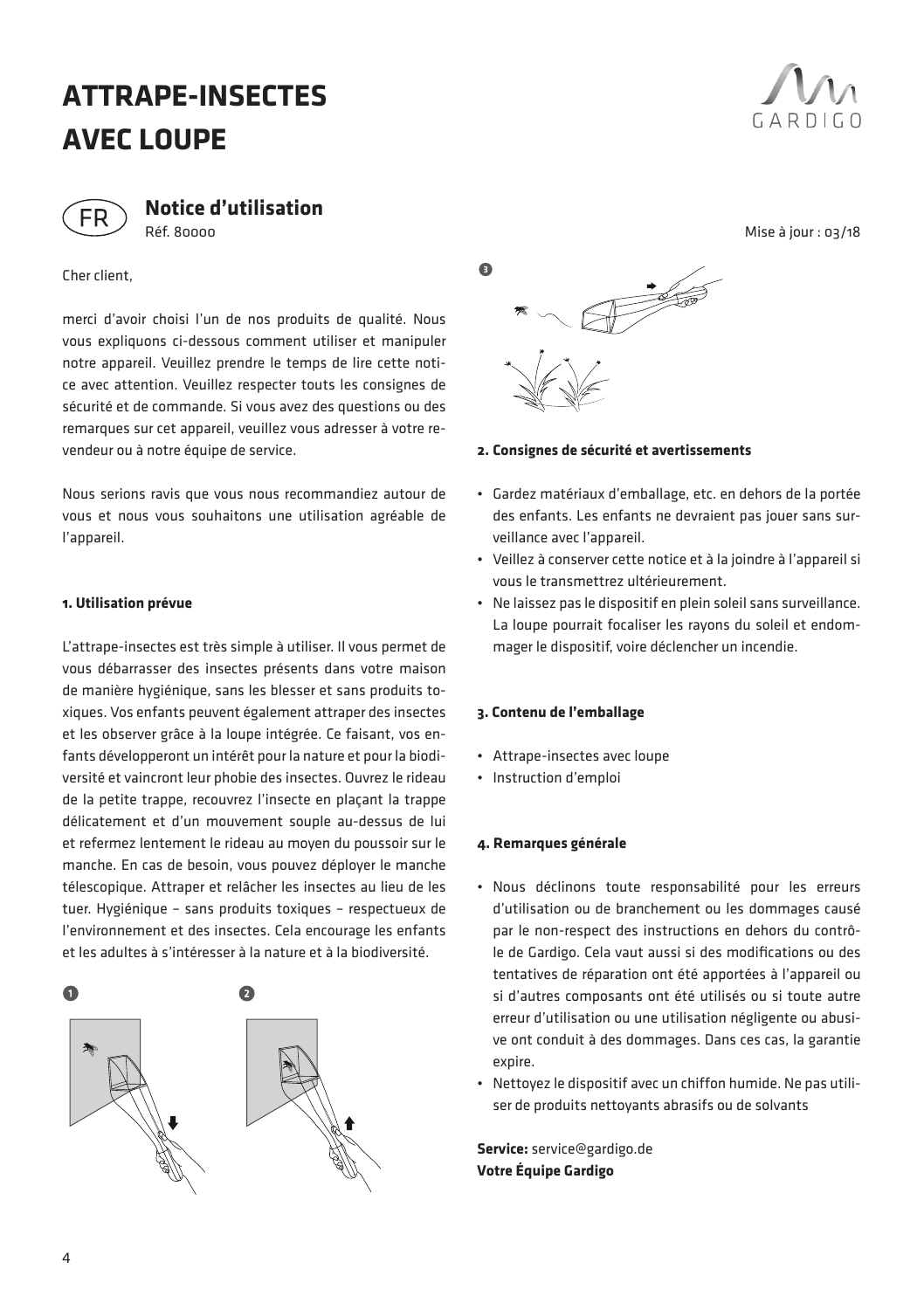### **ATRAPA INSECTOS CON LUPA**



**Manual de instrucciones** Art.-No. 80000

Estimado cliente,

le agradecemos que haya elegido uno de nuestros productos de calidad. A continuación explicamos en detalle las funciones y el manejo de nuestro aparato. Tómese algo de tiempo para leer las instrucciones con atención hasta el final. Tenga en cuenta todas las indicaciones de seguridad y manejo. Si tiene alguna pregunta o algún comentario acerca de este aparato, póngase en contacto con su distribuidor o con nuestro equipo de atención al cliente.

Le agradeceríamos que nos recomendara y le deseamos muchos éxitos con el uso de este.

#### **1. Uso previsto**

El Atrapa Insectos es muy fácil de usar. Puede servir para sacar insectos de su hogar de forma higiénica y sin tener que usar sustancias tóxicas o lastimar los animales. O puede ser utilizado por sus hijos para atrapar y observar insectos con la lupa integrada. Esto les hace más conscientes respecto al medio ambiente y, así, se les quita el miedo a los insectos. Retire el cierre para abrir el recipiente, colóquelo con un movimiento tranquilo y suave sobre el respectivo insecto y vuelva a cerrarlo despacio mediante la portezuela ubicada junto a la manija. Si fuera necesario, también se puede usar la práctica función telescópica. Atrapar y soltar en vez de matar. Higiénico – sin sustancias tóxicas – respetuoso con el medio ambiente y con los animales. Les hace más conscientes respecto a la naturaleza y al medio ambiente tanto a los niños como a los adultos.





**2. Indicaciones de seguridad**

- El embalaje etc. deben ser mantenidos lejos del alcance de niños. Los niños no deben jugar sin vigilancia con el dispositivo.
- Guarde este manual y, en caso de pasar el dispositivo a otra persona, entrégueselo también.
- Nunca deje el dispositivo sin atención mientras se encuentra expuesto a pleno sol. La lupa podría llegar a concentrar los rayos solares y a dañar el producto o causar un incendio.

#### **3. La entrega incluye**

- Atrapa Insectos con lupa
- Instrucciones de uso

#### **4. Instrucciones generales**

- La garantía cubre la eliminación de todos los defectos que se deben a material incorrecto o defectos de fabricación. Se ha de tener en cuenta que los fallos de empleo, de conexión o daños que se produzcan por inobservancia del manual de instrucciones quedan fuera de la esfera de influencia de Gardigo, por lo que Gardigo no podrá asumir la responsabilidad por los daños resultantes. Esto se aplica incluso si se han realizado cambios o intentos de reparación en el dispositivo o si se han implementado componentes externos, así como daños y daños colaterales que sean resultado del manejo incorrecto, del manejo imprudente o del abuso del dispositivo. En todos estos casos expiraría la garantía.
- Si el dispositivo llega a ensuciarse, límpielo con un trapo húmedo. No use limpiadores abrasivos ni disolventes.

**Servicio:** service@gardigo.de **Su Equipo Gardigo**



Estado: 03/18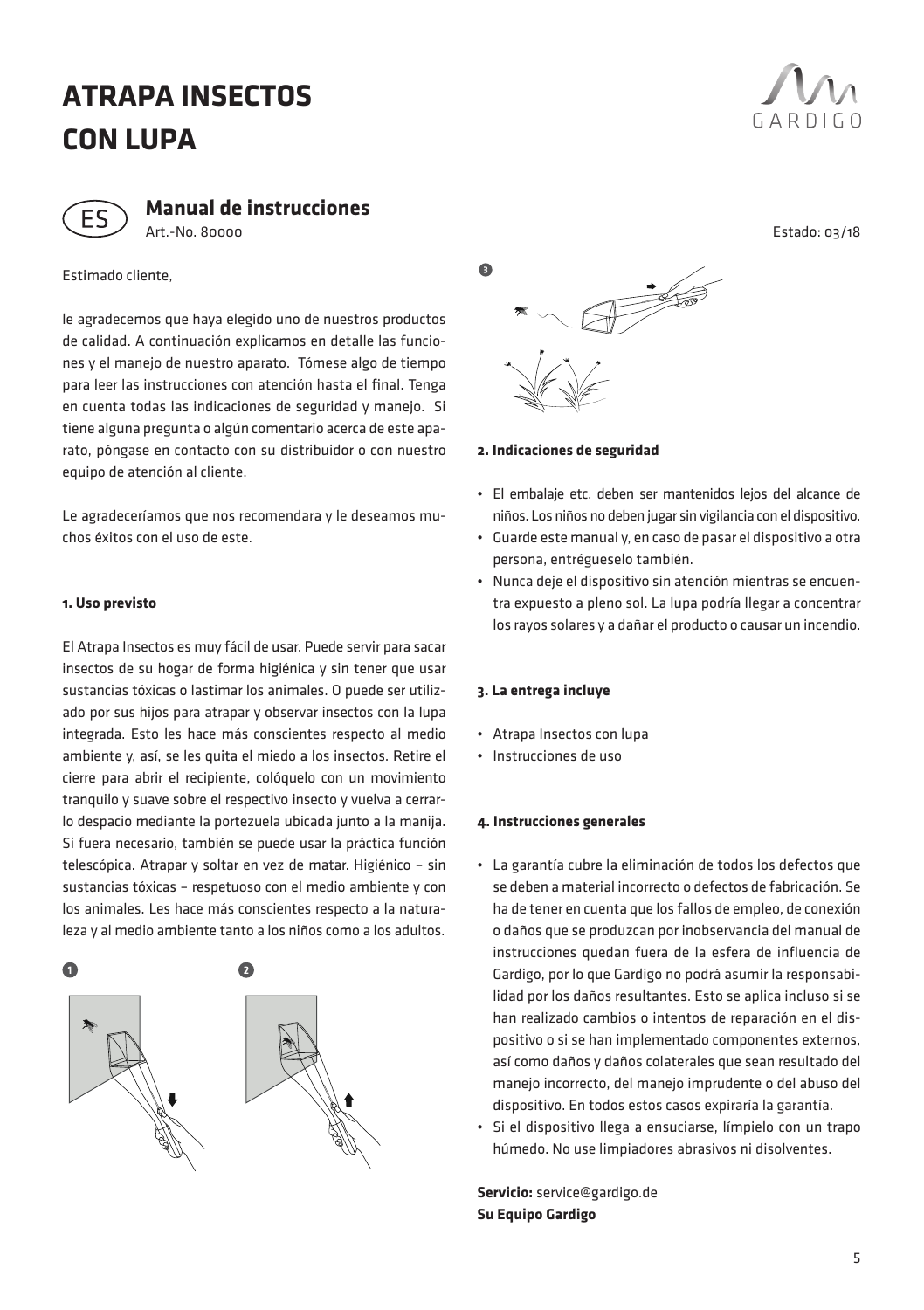# **CATTURA INSETTI CON LENTE D'INGRANDIMENTO**





**Istruzioni per l'uso** Art.-No. 80000

Gentile cliente,

grazie per aver scelto uno dei nostri prodotti di alta qualità. Qui di seguito spieghiamo le funzioni e le modalità d'uso del nostro dispositivo, che vi invitiamo a leggere attentamente e a seguire scrupolosamente. Porre estrema attenzione a tutte le norme di sicurezza e di funzionamento indicate. Per domande o suggerimenti concernenti il presente apparecchio, rivolgetevi ai rivenditori specializzati o al nostro team di assistenza.

Saremo lieti se l'uso di questo dispositivo soddisferà le vostre esigenze e se consiglieresti nostri prodotti ad altri.

#### **1. Uso previsto**

Il collettore di insetti è molto facile da usare. È possibile utilizzare il dispositivo per rimuovere gli insetti da casa in modo igienico e non tossico, senza ucciderli. I tuoi bambini possono catturare insetti e guardarli da vicino con la lente d'ingrandimento integrata. Ciò serve a promuove la consapevolezza della natura e dell'ambiente per i bambini e li priva della paura degli insetti. È sufficiente tirare indietro la chiusura del cappuccio, posizionare delicatamente il cappuccio di cattura aperto sull'insetto desiderato con mano ferma e un movimento costante, quindi chiudere lentamente il cappuccio di cattura con il cursore sul manico. Se necessario, è possibile utilizzare la pratica funzione del telescopio. Cattura e rilascia, senza uccidere. Igienico - non tossico - amico dell'ambiente. Questo promuove la consapevolezza naturale e ambientale di bambini e adulti.





**2. Avvertenza di sicurezza**

- Tenere lontano materiali da imballaggio, ecc dalla portata dei bambini. I bambini non devono giocare incustoditi con il dispositivo.
- Conservare queste istruzioni e consegnarle insieme all'apparecchio, nel caso in cui questo venga prestato/rivenduto.
- Non lasciare il dispositivo incustodito sotto il sole. La luce del sole può essere filtrata dalla lente di ingrandimento e danneggiare il prodotto o provocare un incendio.

#### **3. Fornitura**

- Cattura insetti con lente d'ingrandimento.
- Istruzioni d'uso

#### **4. Informazioni generali**

- N.B. Gardigo declina qualsiasi responsabilità riguardo a guasti ai collegamenti o danni, causati dalla non ottemperanza alle seguenti istruzioni. Ciò vale anche in caso vengano apportate modifiche o riparazioni all'apparecchio e in caso di utilizzo o altri componenti, portando a un conseguente malfunzionamento del dispositivo. In questi casi, la garanzia perde di validità.
- In caso di sporcizia pulire l'unità con un panno umido. Non utilizzare detergenti abrasivi o solventi.

**Servizio:** service@gardigo.de **Il vostro Team Gardigo**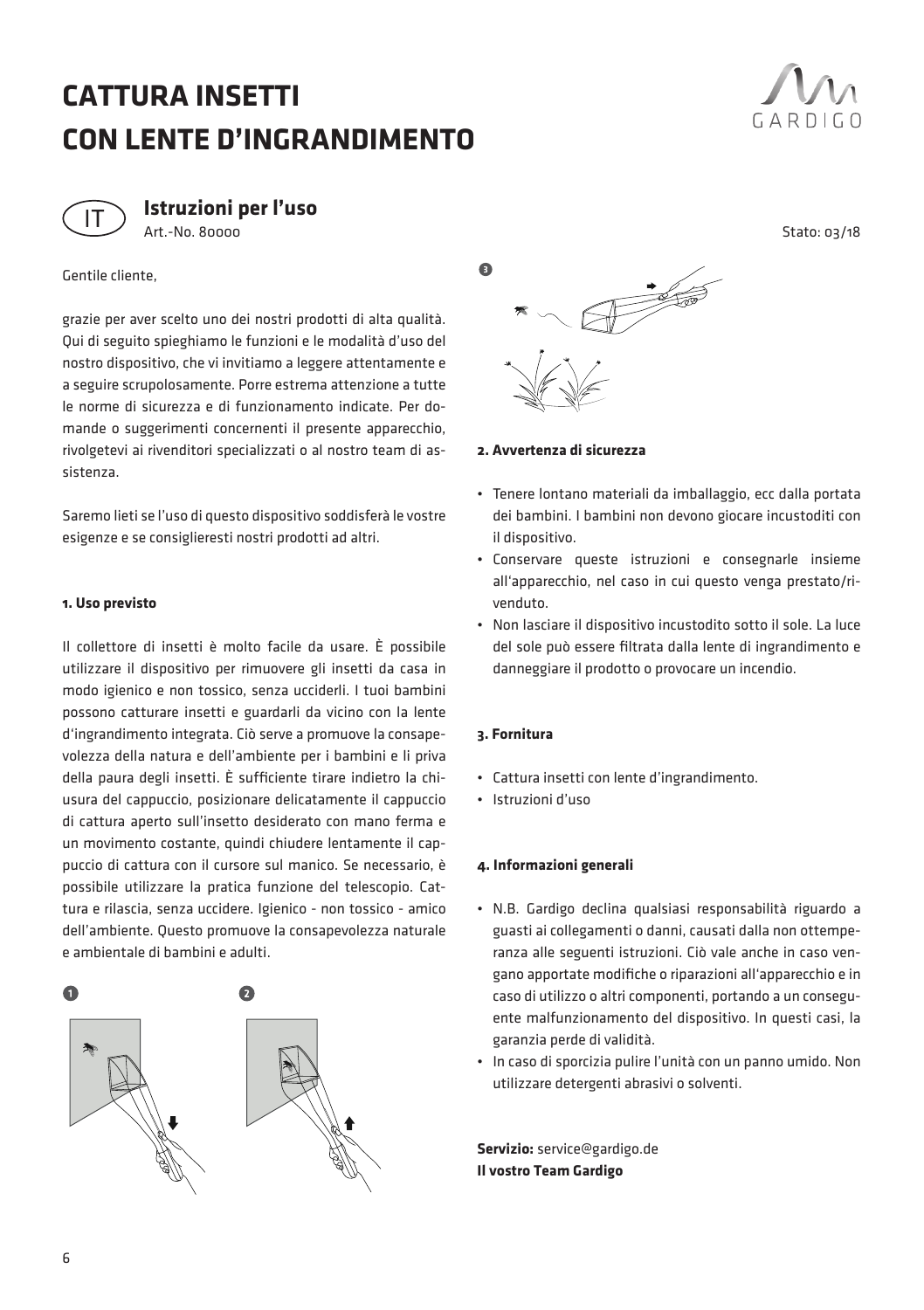# **INSECTENVANGER MET VERGROOTGLAS**



**Instructies** Art.-Nr. 80000

#### Geachte klant,

hartelijk dank dat u voor een van onze kwaliteitsproducten gekozen heeft. Hieronder informeren wij u over de functies en het gebruik van ons apparaat. Neemt u alstublieft de tijd om de handleiding op uw gemak door te lezen. Neem alle vermelde veiligheids- en bedieningsaanwijzingen in acht. Indien u vragen of suggesties heeft over dit apparaat, gelieve contact op te nemen met uw handelaar of met ons serviceteam.

Wij verheugen ons, wanneer u ons verder aanbeveelt en wensen u veel succes met dit apparaat.

#### **1. Gebruik volgens de voorschriften**

De insectenvanger is heel gemakkelijk te gebruiken. U kunt het apparaat gebruiken om insecten uit het huis te verwijderen en dit gebeurt hygiënisch en niet-toxisch, zonder ze te verwonden. Ook kunnen uw kinderen de insecten vangen en er goed naar kijken met het ingebouwde vergrootglas. Dit bevordert het bewustzijn van de natuur en het milieu en berooft hen van de angst voor insecten. Trek simpelweg de kap terug, plaats de geopende vangkap voorzichtig over het gewenste insect met een vaste hand en een gelijkmatige beweging en sluit dan langzaam de vangkap met de schuif op het handvat. Indien nodig kan de praktische telescoopfunctie worden gebruikt. Vangen en vrijgeven, niet vernietigen. Hygiënisch - niet giftig - milieuvriendelijk - lief voor de dieren. Dit bevordert het natuurlijke en milieubewustzijn van kinderen en volwassenen.





**2. Veiligheidsinstructies**

- Verpakkingsmateriaal horen niet in het actiebereik van kindern. Kinderen mogen niet zonder toezicht met het apparaat spelen.
- Bewaar deze handleiding en geef deze bij doorgave van het apparaat mee.
- Laat het apparaat niet onbeheert achter in de brandende zon. Het vergrootglas kan de stralen van de zon bundelen en zo de functie van het apparaat beschadigen of zelfs brand veroorzaken.

#### **3. Omvang levering**

- Insectenvanger met vergrootglas
- Instructies

#### **4. Algemene informatie**

- De garantie dekt alle gebrekken die het gevolg zijn van onjuist materiaal of fabricagefouten.
- Er zij on gewezen dat bedien- of aansluitfouten of schade die door niet-naleving van de gebruiksaanwijzing ontstaat, buiten de invloedssfeer van de Gardigo liggen en voor daaruit voortvloeiende schade geen enkele aansprakelijkheid kan worden aanvaard. Dit geldt ook als wijzigingen of reparatiepogingen aan het apparaat werden gedaan of andere onderdelen werden gebruikt en bij schade en gevolgschade die door onjuiste bedieningen, nalatige behandeling of misbruik zijn ontstaan. In al deze gevallen vervalt ook de garantie.
- Reinig het apparaat met een vochtige doek. Gebruik geen agressieve schoonmaakmiddelen of oplosmiddelen.

**Service:** service@gardigo.de **Uw Gardigo-Team**



Status: 03/18